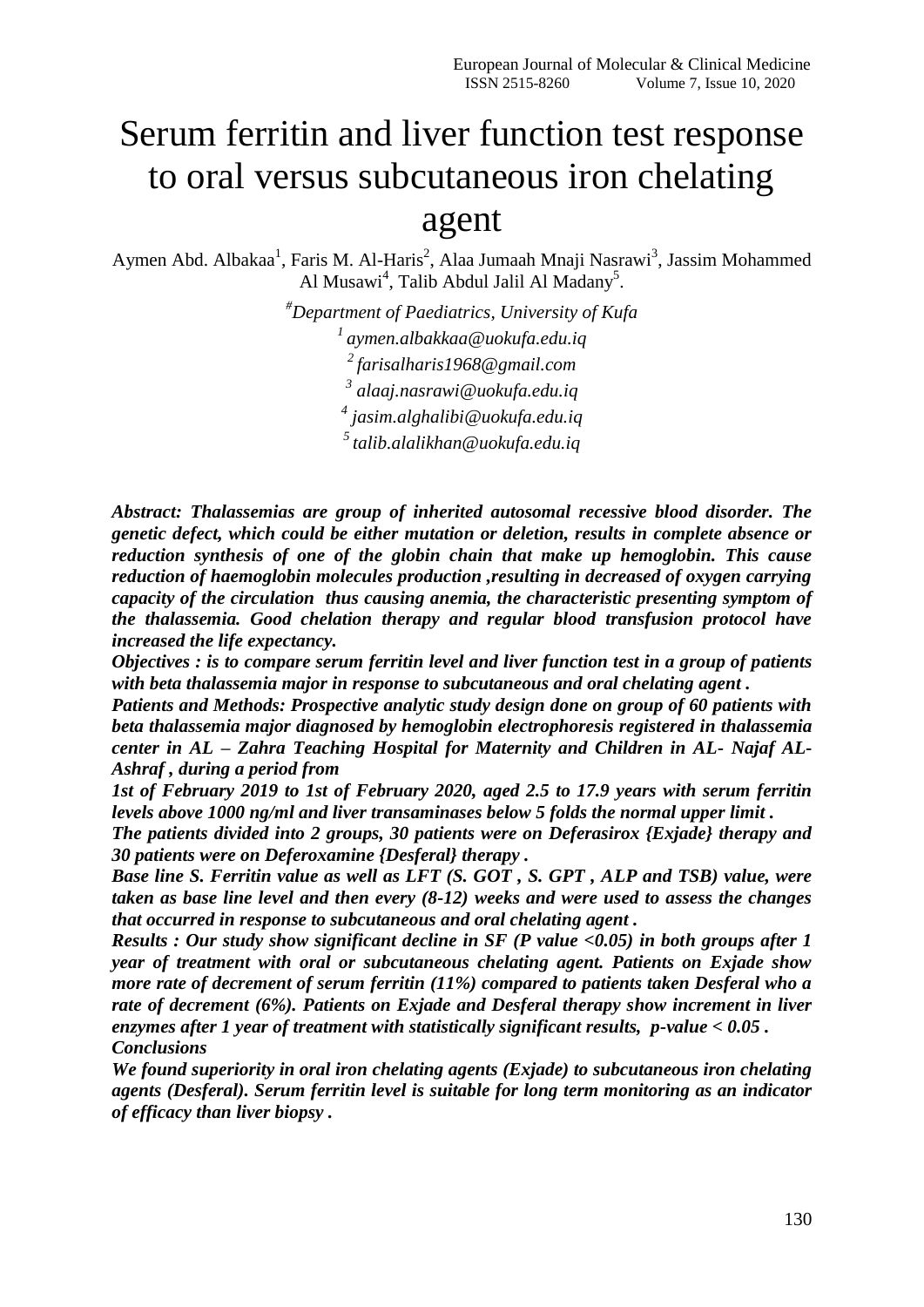*Keywords: Thalassemia, Deferasirox, Deferoxamine, chelation, serum ferritin, liver function test.*

# **1. INTRODUCTION:**

Beta thalassemia syndromes are inherited diseases caused by a genetic defect in the synthesis of beta-globin chains of hemoglobin. In individuals with B-thalassemia, the B-globin chain is either completely deficient or partially reduced. Thalassemia major occur when there is homozygous state resulting in very severe anemia which required chronic blood transfusion. Thalassemia minor occur in the heterozygous state leading to mild to moderate anemia.[1]

Treatment of B-thalassemia major required lifelong regular blood transfusion to maintain Hb between 9.5 to 10.5 g/dl.[2] Each 100-200 ml of pure RBC/kg/year, are equivalent to 116-232 mg of iron/kg/year.[3] This causes iron overload in the body which required regular chelation. There are two commonly used chelation agents; deferoxamine and deferasirox.

Deferoxamine (Desferal) is given subcutaneously over 10–12 hr, 5–6 days a week at a dose of 20-40 mg/kg/day.[4] Approximately 8 mg of iron is bound by 100 mg of deferoxamine.

Deferasirox (exjade) is an orally active chelator that is highly selective for iron, excreted by liver. The recommended dose of Exjade is 20-40 mg/kg once daily taken on an empty stomach at least 30 minutes before breakfast, absorbed following oral administration with a median time to peak plasma concentration of about 1.5 to 4 hours.[5]

Liver function should be monitored every month and the chelating drug should be discontinued if there is a persistent and progressive increase in serum transaminase levels that cannot be attributed to other causes.[6]

Ferritin is the main iron carrying protein in the body so it can be used to indirectly assess the iron level in the body tissues. It is resemble good however not 100% reliable indicator of iron body store.[7]

# **2. AIM OF THE STUDY**

Is to compares the changes in the serum ferritin level and liver function test in a group of patients with beta thalassemia major in response to subcutaneous and oral chelating agent. Patients and Methods:

This is intersectional descriptive study was done on group of 120 patients with beta thalassemia major diagnosed by hemoglobin electrophoresis & registered in thalassemia center in AL - Zahra Teaching Hospital for Maternity and Children in AL- Najaf AL- Ashraf city ,during a period from 1st of February 2019 to the 1st of February 2020, aged 2.5 to 17.9 years with serum ferritin (SF) levels above 1000 ng/ml, or with a history of multiple transfusions (>10 transfusions), and liver transaminases level below 5 folds the normal upper limit (NUL).

Other inclusion criteria were normal complete blood count, negative serologic tests for HCV, HBV and HIV, normal serum creatinine level, no proteinuria in urine analysis, no cardiac problem neither taking any cardiac drug and finally no auditory or ophthalmologic problem. Any patient with data or information against the mentioned above did not include in this study.

Sixty patients (50%) were put on Exjade (who could not tolerate subcutaneous iron chelating as they need dose greater than 30 mg/kg) and another 60 patients (50%) were on Desferal therapy. Each patient comprehensively informed about the study and also their rights to withdraw from the study whenever they wished.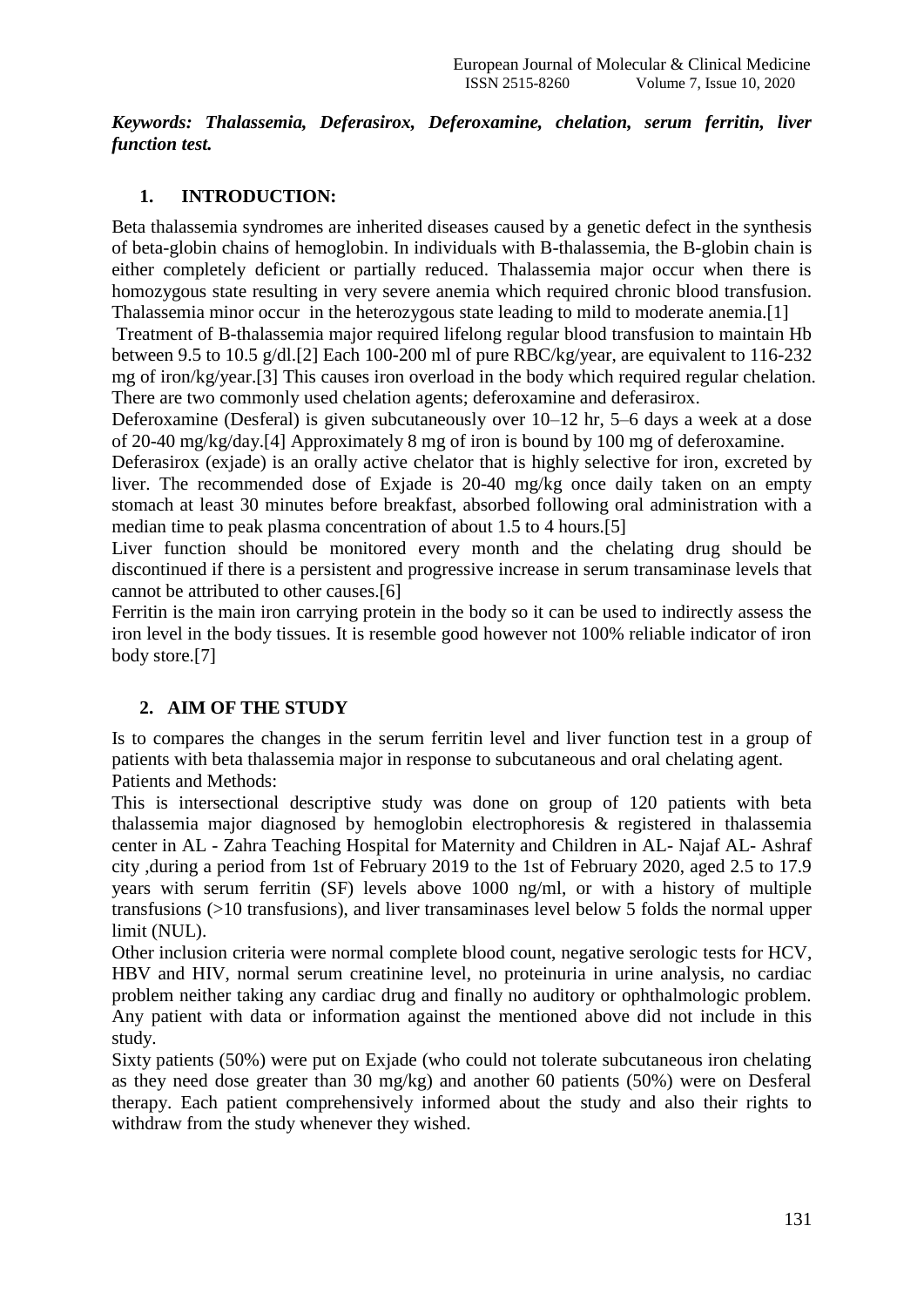Following parents' consent, blood is typically drawn from a vein by a needle with syringe after antiseptic technique. Blood samples (6cc) were taken for evaluating : Serum ferritin and Liver function test: which include S. GOT, S. GPT, ALP and TSB.

Baseline serum ferritin as well as LFT were taken prior to the start of treatment and then were assessed every 8-12 weeks.

More than 5 fold increase above the normal serum transaminase level was considered as severe liver dysfunction and indicated transient or permanent discontinuation of the drug . Statistical analysis

Statistical analysis was done using SPSS program version from IBM version 21. Median, mean and standard deviation were measured for quantitative data, ANOVA, T test and chi square were used to assess the hypothesis significance. P value regarded as significant when it is less than 0.05.

# **3. RESULTS**

# Table 1 :

Distribution of Thalassemic Patients According to Gender.

|        | N <sub>0</sub> . | $\%$  |
|--------|------------------|-------|
| Male   | 70               | 58.3% |
| Female | 50               | 41.7% |

# Table 2:

Effect of Either Exgade or Desferal on S. Ferritin Decrement, Throughout One Year Treatment in Thalassemic Patients for Both Drugs with Three Months Interval.

|          | <b>Baseline</b> |      | After<br>6     |      | After 12 |      |
|----------|-----------------|------|----------------|------|----------|------|
|          |                 | $\%$ |                | $\%$ |          | $\%$ |
|          | level           |      | months         |      | months   |      |
|          |                 |      |                |      |          |      |
| Exjade   | $1962 \pm 554$  | 4.2  | 1880±529       | 9.5  | 1702±494 |      |
|          |                 |      |                |      |          |      |
| Desferal | $1645 \pm 535$  | 4.9  | $1565 \pm 530$ | 64,8 | 1490±412 |      |
|          |                 |      |                |      |          |      |

Showing there is more rate of decrement of SF after 12 months of treatment on patients taken Exjade with rate of decrement (11%) while patients taken Desferal Show rate of decrement (6%) in the same period. Both drugs yield statistically significant results p value  $\langle 0.05 \rangle$ .

| Table 3 |  |  |
|---------|--|--|
|         |  |  |
|         |  |  |

LFT Changes Throughout One Year Treatment on Both Drugs.

| N <sub>0</sub> . |  | No<br>change<br><b>LFT</b><br>1n |      | LFT<2fold |   | LFT≥2≤4fold |   | LFT>4fold |      |
|------------------|--|----------------------------------|------|-----------|---|-------------|---|-----------|------|
|                  |  | No.                              | $\%$ | No.       | % | No.         | % | No.       | $\%$ |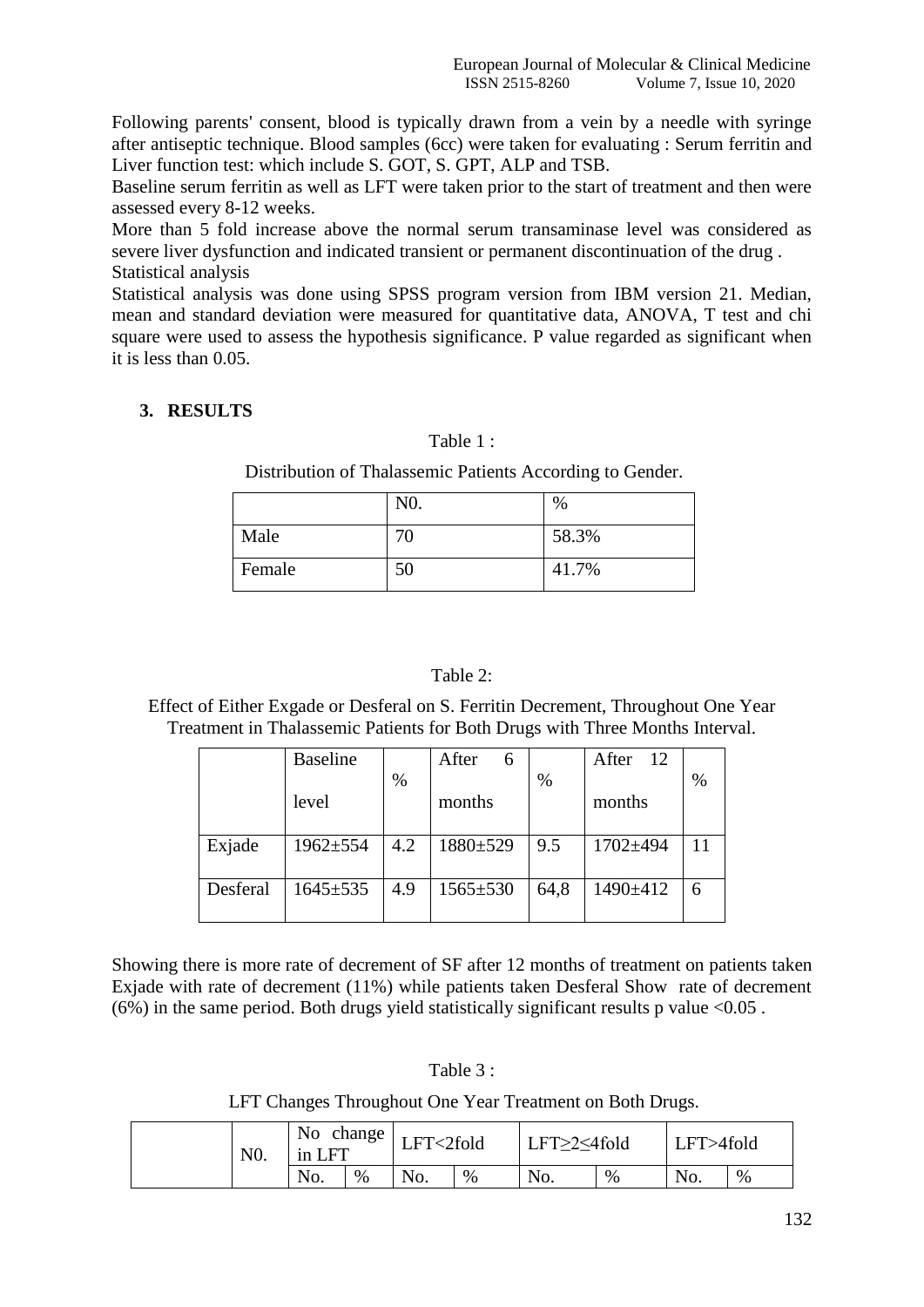European Journal of Molecular & Clinical Medicine **ISSN 2515-8260** Volume 7, Issue 10, 2020

| Exjade             | 60  | 24            | 40       | ^`<br>۷b | $\Lambda$<br>43.5                |              | ΙV       |                | _<br>0.7               |
|--------------------|-----|---------------|----------|----------|----------------------------------|--------------|----------|----------------|------------------------|
| $\sim$<br>Desteral | 60  | $\circ$<br>10 | 30       | 10       | $\overline{\phantom{0}}$<br>26.7 | 18           | 30       | v              | $\sim$ $\sim$<br>1 J.J |
| Total              | 120 | 42            | 25<br>JJ | 42       | $\overline{C}$<br>IJ             | $\sim$<br>24 | ററ<br>∠∪ | 1 <sub>c</sub> | ⊥ ∪                    |

patients on Exjade therapy have no change in LFT in 24 patients (40%), elevated LFT less than 2 fold of normal range in 26 cases (43.3%) and equal or more than 2 fold but less than 4 fold in 6 cases (10%) and more than 4 fold increment in LFT in 4 patients (6.7%). Statistically significant results, p- value  $< 0.05$ .

Regarding Desferal therapy no change in LFT 18 patients (30%), elevated LFT less than 2 fold of normal range in 16 cases (26.7%) and equal or more than 2 fold but less than 4 fold in 18 cases (30%) and more than 4 fold in 8 patients (13.3%). Statistically significant results, pvalue  $< 0.05$ .

#### Table 4:

S. GPT, S.GOT, ALP, TSB Changes, Throughout One Year Treatment in Thalassemic Patients on Exjade Treatment.

|            | <b>Baseline</b> | 6 months        | 12 months       | p-vaue             |
|------------|-----------------|-----------------|-----------------|--------------------|
| S.GPT(u/l) | $55.3 \pm 17.4$ | $78.9 \pm 19.4$ | $86.5 \pm 16.3$ | $P=0.451$          |
| S.GOT(u/l) | $57.7 \pm 26.8$ | $58.2 \pm 19.1$ | $60.2 \pm 19.6$ | P <sub>0.123</sub> |
| S.ALP(u/l) | $373 + 44.7$    | $412 + 51.9$    | $446 \pm 38.6$  | $P=0.05$           |
| <b>TSB</b> | $2.3 \pm 1.2$   | $2.4 \pm 1.4$   | $2.5 \pm 1.5$   | $P=0.2$            |

#### Table 5 :

SGPT, SGOT, ALP, TSB Changes, Throughout One Year Treatment In Thalassemic Patients On Desferal Treatment.

|            | <b>Baseline</b> | 6 months      | 12 months     | p-value  |
|------------|-----------------|---------------|---------------|----------|
| S.GPT()    | $63 \pm 18$     | $74 \pm 16$   | $79 \pm 19$   | $P=0.04$ |
| S.GOT()    | $42 \pm 13$     | $57 + 22$     | $73 + 24$     | $P=0.02$ |
| S.ALP      | $337 \pm 65$    | $412 \pm 31$  | $439 \pm 28$  | $P=0.01$ |
| <b>TSB</b> | $0.7 \pm 2.5$   | $0.6{\pm}2.7$ | $0.4 \pm 2.8$ | $P=0.07$ |

#### 4. **DISCUSSION**

Regarding patients on Exjade therapy, show significant decline in  $SF$ ,  $(P$  value <0.05), as mean baseline serum ferritin (SF) was 1962±554 ng/dl and after 1 year of treatment mean serum ferritin (SF) became 1415+302 ng/dl with rate of decrement about 27.9%. This result can be explained by that; serum ferritin is an indicator of iron overload but also an acute phase reactant protein so decrement in serum ferritin may reflect a chelating effect of deferasirox or a possible anti-inflammatory effect of deferasirox or both effects.[8]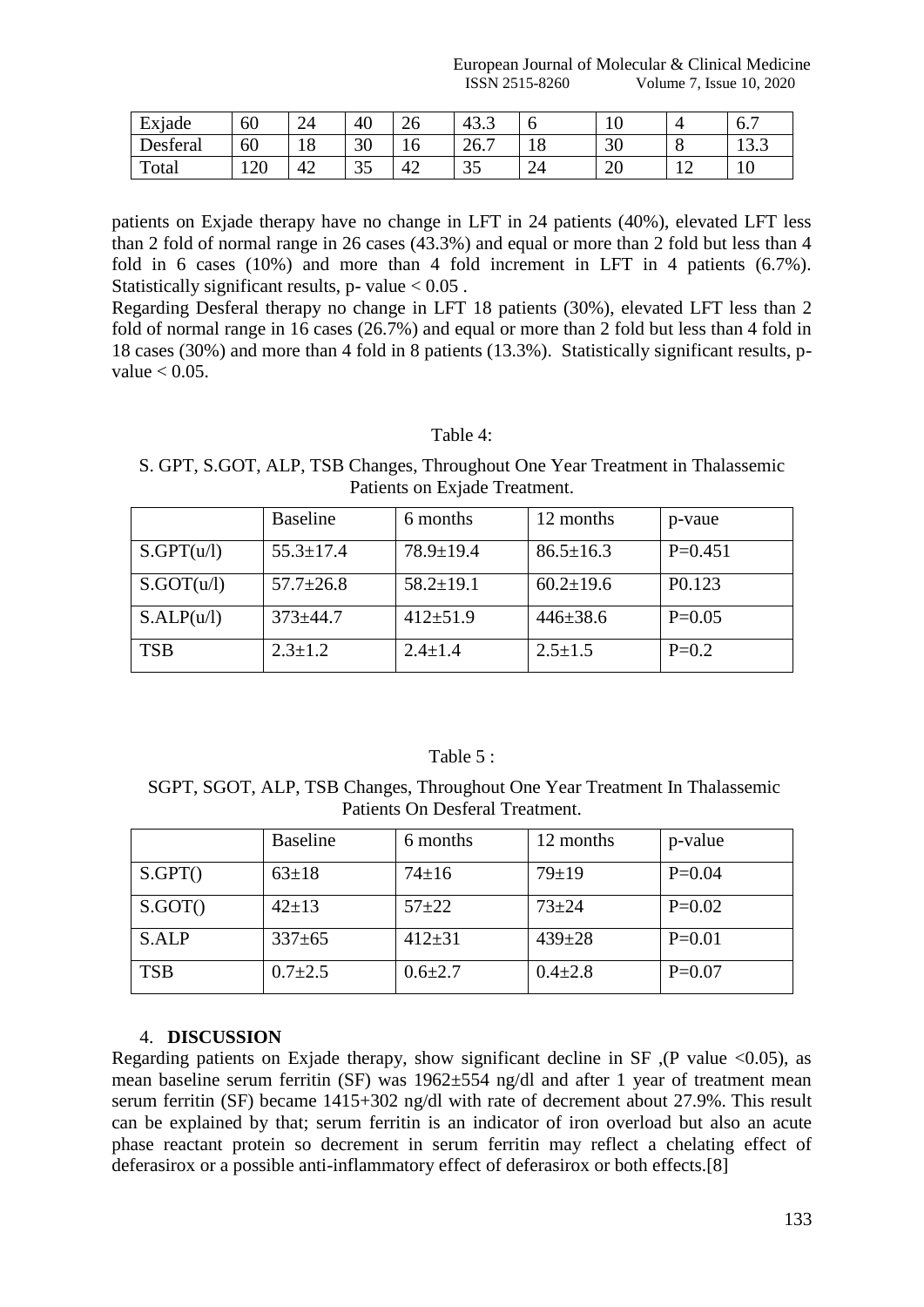This result similar to the study done in Greece [9], that show Deferasirox produced a significant reduction of mean serum ferritin levels after 12 months of treatment from 1,989+923 to 1,008±776 ng/dl ,(P<0.001). Another study, Ali Taher [10], show that Deferasirox at doses of more than 30 mg/kg/day decreases the serum ferritin to below the levels prior to dose escalation by 487 ng/dl, (P<0.0001). Mean of Relative Changes of serum ferritin was 14.2%. Another study done in Iran [11], showed significant decline in SF during one year of iron chelating therapy with Exjade, (P value<0.001). Mean of relative changes of serum ferritin was  $38.9 \pm 11.4$  %.

Regarding patients on Desferal therapy, show significant decline in SF, (P value<0.05), after

1 year of treatment as mean baseline serum ferritin was  $1645\pm535$  ng/dl and after 1 year of

treatment the mean serum ferritin became  $1352 \pm 254$  ng/dl with rate of decrement about 17.9%. A study done in Italy [12], showed that over the study duration, mean serum ferritin levels remained stable in the Desferal groups.

Regarding LFT changes, patients on Exjade show increment of liver enzymes during 1 year of treatment with Exjade but does not reach level of more than 5 fold and also does not lead to transient or permanent discontinuation of the drug. Statistically significant results, p-value  $< 0.05$ . This result can be explained by cellular toxicity caused by chronic deposition of iron, although the exact pathophysiologic mechanism for hepatocytes injury and liver fibrosis are not completely clear. These include peroxidation of organelle membranes, increased lysosomal fragility and decreased mitochondrial oxidative metabolism. [13]

Ali Taher [10], this study show that, 9 patients (3.4%) had ALT levels of >5 ULN (upper limit normal) but <10 ULN at two consecutive assessments at least 7 day apart. Another study done in Iran [11], showed that serum transaminases, (ALT and AST), were elevated more than 5 fold of normal range in 24 (5.89%) cases, which led to temporary or permanent discontinuation of drug.

Regarding Desferal therapy in our study, no change in LFT in 9 patients (30%), elevated LFT less than 2 fold of normal range in 8 cases (26.7%) and equal or more than 2 fold but less than 4 fold in 9 cases (30%) and more than 4 fold in 4 patients (13.3%)with statistically significant results, p- value  $< 0.05$ .

A study done in Italy [12], show that most patients had normal AST levels at baseline, though a some percentage (32%) had raised ALT, which may be due to liver damage caused by transfusion related viral hepatitis and/or iron overload. No patient developed consistent or progressive elevations in transaminase levels. Another study done in Italy [13], found similar increase in hepatic transaminase level in patients with Desferal dose of 30 mg/kg and apply this increment to the iron toxicity itself rather than Desferal therapy itself since it is mainly excreted in urine.

# **5. CONCLUSIONS**

We found superiority in oral iron chelating agents (Exiade) to subcutaneous iron chelating agents (Desferal). Serum ferritin level is suitable for long term monitoring as an indicator of efficacy than liver biopsy.

# **6. REFERENCES**

- [1] Rachmilewitz, E. A., & Giardina, P. J. (2011b). How I treat thalassemia. Blood, 118(13), 3479–3488. [https://doi.org/10.1182/blood-2010-08-300335.](https://doi.org/10.1182/blood-2010-08-300335)
- [2] Kline, M. W., Blaney, S. M., Giardino, A. P., Orange, J. S., Penny, D. J., Schutze, G. E., … Rudolph, C. D. (2018). Rudolph's Pediatrics, 23rd Edition (23rd ed., Vol. 1). washington , united states: McGraw-Hill Education / Medical.